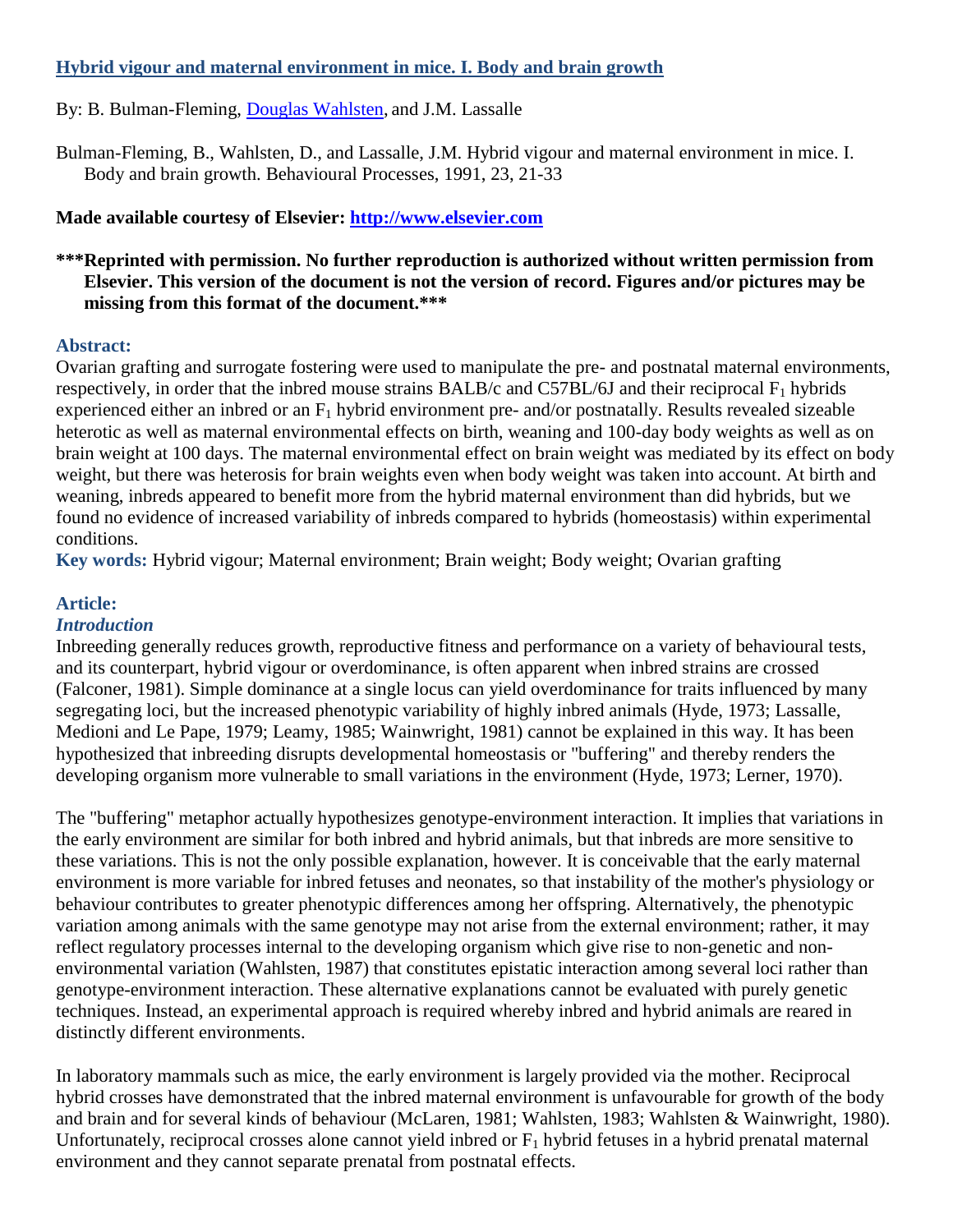One solution is ovary grafting (Jones & Krohn, 1960; Krohn, 1977), in which ovarian follicle cells of an inbred BALB female, for example, are placed into the ovarian capsule of an ovariectomized hybrid female, provided the hybrid female has the histocompatibility alleles of the inbred donor. If the hybrid host female is then mated to a BALB male, offspring will be genetically BALB in a hybrid mother. If, on the other hand, the hybrid female with BALB ovaries is mated with a C57BL/6 inbred male, the offspring will be  $F_1$  hybrids in a hybrid mother. Prenatal versus postnatal contributions and their interactions with genotype can then be assessed by fostering at birth (Carlier & Nosten, 1987).

The present study combined ovary grafting and surrogate fostering to compare inbred and  $F_1$  hybrid mice in inbred and  $F_1$  pre- and postnatal maternal environments using the design shown in Table 1. This made it possible to ask whether inbred mice were indeed more sensitive to particular differences in the maternal environment. Several measures of growth, behaviour and brain anatomy were obtained at various ages.

The results of this project are presented in three parts concerning (I) measures of body and brain growth, (II) behaviour, and (III) hippocampal anatomy in relation to behaviour. Part I involves 337 mice with complete data at 100 days after birth, whereas Part II presents only the 300 mice with complete behavioural data and Part III presents only the 103 with adequate histological detail of the hippocampus. The rationale for measures and technical problems are presented in the pertinent part.

The data on growth were relevant for the project in two ways. First, they showed that the experimental manipulations of maternal environment did indeed affect the developing mice and, therefore, the failure to detect maternal effects on certain behaviours was not a trivial result of nearly identical treatments. Second, they assessed the generality of an earlier demonstration of a hybrid maternal environment effect on the BALB mouse brain (Bulman-Fleming and Wahlsten, 1988).

| Genotype          | Prenatal maternal<br>environment | Postnatal maternal environment |    |                       |    |  |  |
|-------------------|----------------------------------|--------------------------------|----|-----------------------|----|--|--|
|                   |                                  | Inbred                         |    | F <sub>1</sub> Hybrid |    |  |  |
|                   |                                  | Litter size                    | N  | Litter size           | N  |  |  |
| BALB/c            | BALB/c                           | 5.3                            | 32 | 5.4                   | 28 |  |  |
|                   | $F_1$ Hybrid                     | 3.6                            | 14 | 4.1                   | 16 |  |  |
| C57BL/6           | C57BL/6                          | 5.7                            | 29 | 5.1                   | 40 |  |  |
|                   | $F_1$ Hybrid                     | 3.9                            | 11 | 6.5                   | 13 |  |  |
| $BALB \times C57$ | BALB/c                           | 4.9                            | 18 | 4.5                   | 26 |  |  |
|                   | $F_1$ Hybrid                     | 3.6                            |    | 2.0                   |    |  |  |
| $C57 \times BALB$ | C57BL/6J                         | 6.0                            | 33 | 7.1                   | 43 |  |  |
|                   | $F1$ Hybrid                      | 7.0                            |    | 8.8                   | 22 |  |  |

TABLE 1

Number of pups (N) and mean litter size (at weaning).

#### **Methods**

#### *Design*

The design for this experiment was a  $4 \times 2 \times 2$  factorial wherein four genotypes experienced either an inbred or a hybrid prenatal maternal environment (ME) followed by either an inbred or hybrid postnatal ME (see Table 1). The four genotypes were BALB/cWah2, C57BL/6J, and the two reciprocal crosses resulting from BALB  $\times$ C57 matings; BALB  $\times$  C57 and C57  $\times$  BALB. In the case of crosses the female is designated first: i.e. C57  $(female) \times BALB$  (male).

All mice were derived from grafted ovaries and all were fostered to ungrafted lactating females within 48 h of birth. The inbred pre- and postnatal ME for BALB and BALB  $\times$  C57 was always BALB and for C57 and C57  $\times$ BALB was always C57. The hybrid pre- and postnatal ME for all genotypes was either BALB  $\times$  C57 or C57  $\times$ BALB.

Occasionally, small fragments of host ovarian tissue, which were inadvertently left behind during the ovariectomy procedure preceding the grafting of donor ovaries, produced contaminant offspring of host rather than donor origin. Pigmented BALB mice, homozygous for the wild allele at the locus for albinism, were used to produce the  $F_1$  females which were grafted. In this way, unequivocal identification of the origin of albino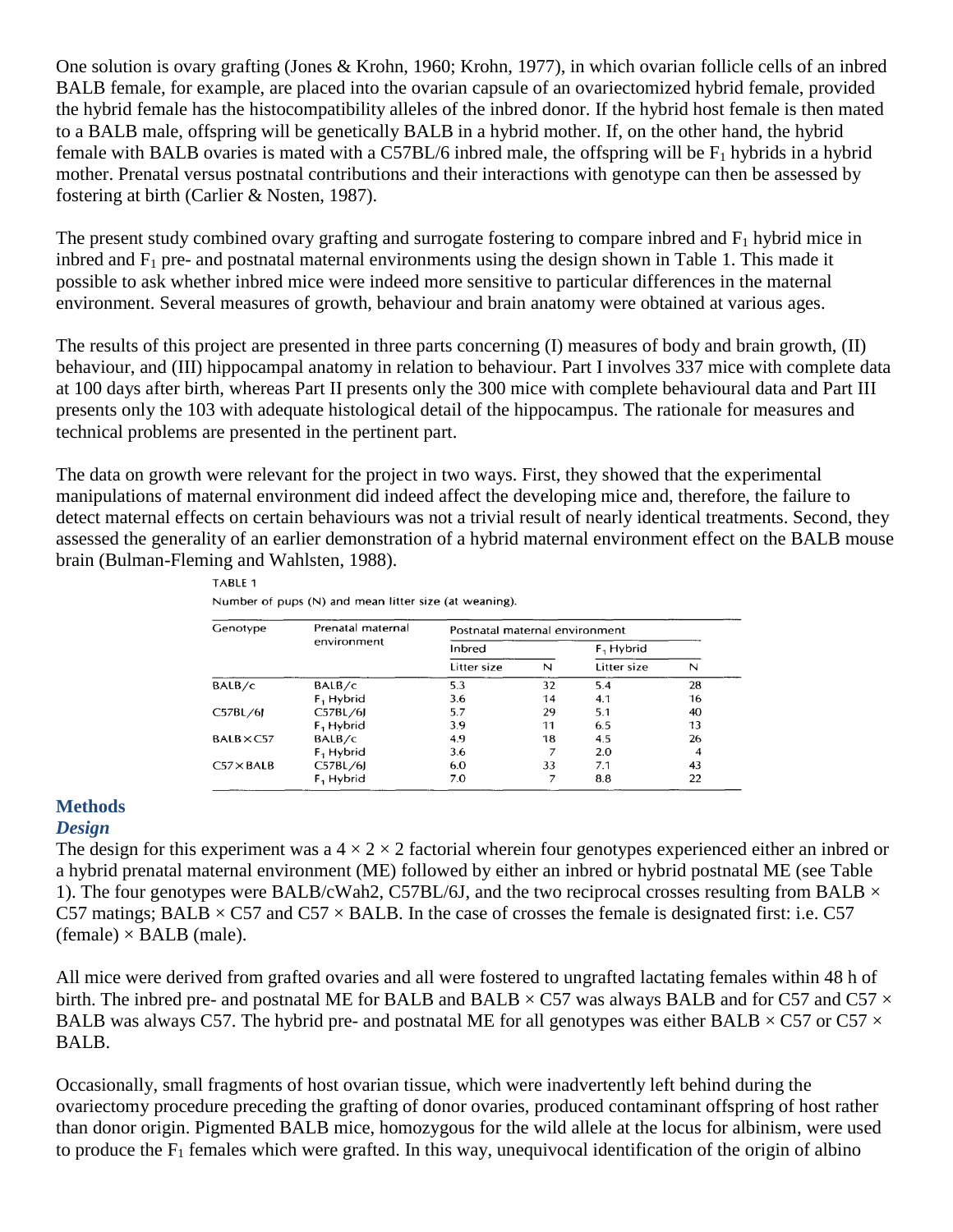offspring from  $F_1$  mothers grafted with albino ovaries was ensured (Bulman-Fleming and Wahlsten, 1988). Unfortunately, unequivocal identification of offspring genotype using a coat color marker was not possible for three of the remaining seven combinations of genotype and prenatal ME (C57 in hybrid ME, BALB  $\times$  C57 in hybrid ME, and  $C57 \times BALB$  in hybrid ME). None of the members of litters containing one or more contaminant mice (those whose coat color identified them as being of host ovary origin) was used in the study.

### *Animals*

The inbred strains BALB/cWah2 and C57BL/6J were maintained using full-sibling mating pairs in D.W.'s laboratory at the University of Waterloo. The  $F_1$  hybrid females used for ovarian grafting were offspring of reciprocal crosses between C57BL/6J mice and pigmented BALB mice homozygous for the wild allele at the albinism locus. The origins of the BALB/cWah2, pigmented BALB, and C57BL/6J strains have been outlined in earlier reports (Bulman-Fleming and Wahlsten, 1988; Wahlsten & Bulman-Fleming, 1987). The ungrafted  $F_1$ hybrid females used as surrogate mothers were derived from crosses between C57BL/6J mice and either pigmented or albino BALB mice. All animals were maintained under standard laboratory conditions which have been described previously (Wahlsten, 1982).

### *Ovary grafting and surrogate fostering*

The grafting procedure was essentially that used by Jones and Krohn (1960) with only minor adaptations (Bulman-Fleming, 1988). All animals were between 6 and 10 weeks of age at the time of the operations, and were allowed to recover for at least two weeks prior to being placed with a male. Inbred or hybrid animals experiencing inbred prenatal environments were produced by autografts (donor and host of the same genotype) of BALB and C57 ovarian tissue into BALB and C57 hosts, which were then mated to males of the same or to those of the different inbred strain, respectively. To produce inbreds or hybrids in an  $F_1$  prenatal ME, inbred ovaries were grafted into  $F_1$  host dams which were subsequently mated, as above, to males of either the same or the other inbred strain.

As soon as possible after birth, pups were weighed to the nearest mg and then were fostered to ungrafted lactating mothers who had themselves given birth within 48 h of the birth of the "grafted" litter. The foster mother's own pups were euthanized. One C57 dam bit several of her foster pups within seconds after they had been placed into the cage. The unbitten pups were removed immediately and were placed with a different mother, and the C57 dam and injured pups were sacrificed. With the exception of this one incident, all foster mothers readily accepted their new litters.

Except for cage cleaning, litters were left undisturbed until weaning, which occurred when pups were 21 days of age. At this time, pups were weighed to the nearest 0.1 g and thereafter housed with siblings of the same sex.

### *Histology and fibre tract measurement*

At between 98 and 102 days of age, each animal was weighed, anaesthetized with an overdose of sodium pentobarbital, and perfused intracardially with 0.9% saline followed either by buffered 10% formalin or by 0.1% sodium sulfide and 3% glutaraldehyde in 0.15 M Sorensen phosphate buffer. The latter perfusion was in preparation for the Timm's sulfide silver stain for hippocampal mossy fibres (Danscher, 1981) and was performed on two animals from each litter (one male and one female where possible).

In the case of the Timm's perfusions, the brains were trimmed to remove olfactory bulbs, paraflocculi, optic nerve, and spinal cord, and were weighed to the nearest mg immediately after having been removed from the skull. These brains were then stored in the glutaraldehyde fixative for 1-2 h prior to being placed in vials containing a solution of 30% sucrose. The brains fixed with formalin were stored for one week in jars containing an excess of formalin before being trimmed and weighed as above.

All brains were bisected with a razor blade at the interhemispheric fissure; then 33Um frozen sections were cut from the left hemisphere in the sagittal plane and were stained with Sudan Black B for myelin. Midline areas of corpus callosum, hippocampal commissure and anterior commissure were determined by digitized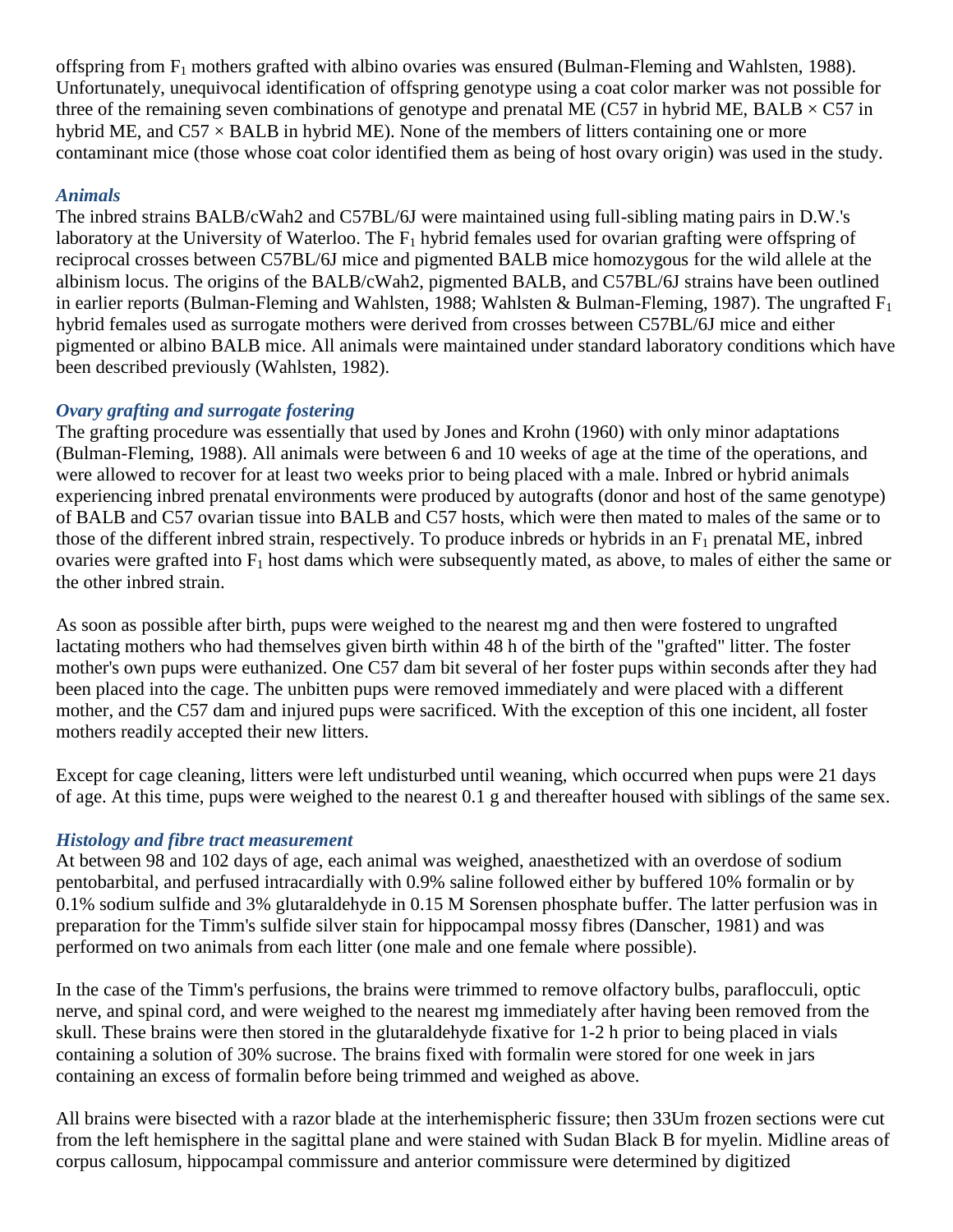morphometry (R & M Biometrics, Nashville, TN) from drawings made using a Leitz tracing device. At the time of perfusion, the brains were coded so that the experimenters were blind to the genotype and experimental condition of the animals when trimming and weighing brains as well as for subsequent measurement of fibre tract areas. The brains which were fixed for Timm's staining were included in the brain weight analyses but not in the analyses of midline fibre tract areas, because the very poor quality of the frozen sections with Sudan Black B staining precluded accurate measurements in most cases.

# *Data analysis*

The data were analyzed using the MGLH (multivariate general linear hypothesis) module of SYSTAT (Wilkinson, 1986). The unit of analysis was the individual pup score, because an issue of primary interest was the correlation of individual fibre tract areas with brain weights. Multiple regression using effect coding was the method of analysis in this study. The following terms were used:  $STR$  (strain: BALB + 1, C57 – 1); HET (heterosis: hybrids + 1, inbreds — 1); RECIP (reciprocals: BALB  $\times$  C57 + 1, C57  $\times$  BALB — 1); PRE (prenatal ME: hybrid + 1, inbred  $-$  1); POST (postnatal ME: hybrid + 1, inbred  $-$  1); SEX (sex: males + 1, females  $-$ 1).

### **Results**

In total, 30 mice (15 BALB and 15 hybrid) were grafted with BALB ovaries and 29(14 C57 and 15 hybrid) with C57 ovaries for this experiment. Eight grafted females and 12 litters were destroyed because of the abovementioned problems with contaminant host ovarian tissue which produced viable ova. Notwithstanding this problem, the sixteen combinations of genotype, pre- and postnatal ME resulted in 361 and 337 mice at birth and at 100 days of age, respectively (see Table 1).

### *Body weight at birth*

A multiple regression analysis of birth weight (including terms for strain, heterosis, reciprocals, prenatal ME, litter size, and First-order interactions between the genotype contrasts and both prenatal maternal environment and litter size) yielded a squared multiple R of 0.583. Heterosis, maternal environment, and litter size were all highly significant (all  $p < 0.01$ , two-tailed). The directions of the effects were as predicted; hybrid pups weighed more than inbred pups, pups with hybrid mothers weighed more than those with inbred mothers, and pups from smaller litters were larger than pups from larger litters. There was a suggestion of an interaction between heterosis and maternal environment ( $p = 0.09$ , one-tailed), such that inbred pups benefitted more from an  $F_1$ hybrid prenatal ME than did hybrid pups. The difference in average birth weight between inbred pups whose mother was hybrid and inbred pups with an inbred mother was about 0.1 g, and the difference for hybrid pups was 0.06 g. No other interaction terms were significant. When the insignificant terms were dropped, the squared multiple R fell to 0.562. The results of this analysis are summarized in Table 2.



Fig. 1. Body weight at birth. Bars indicate 1 standard error of the mean.

The analysis of birth weight data did not include runts (body weight less than 1.2 g,  $n = 8$ ) nor two small litters of  $F_1$  animals (n = 6) which received very poor care at birth and were judged to be outliers.

For presentation in Figure 1, body weights at birth were adjusted to a common litter size of 5, using a common slope of —0.05. This factor was derived from results of a linear regression of birth weight on litter size in the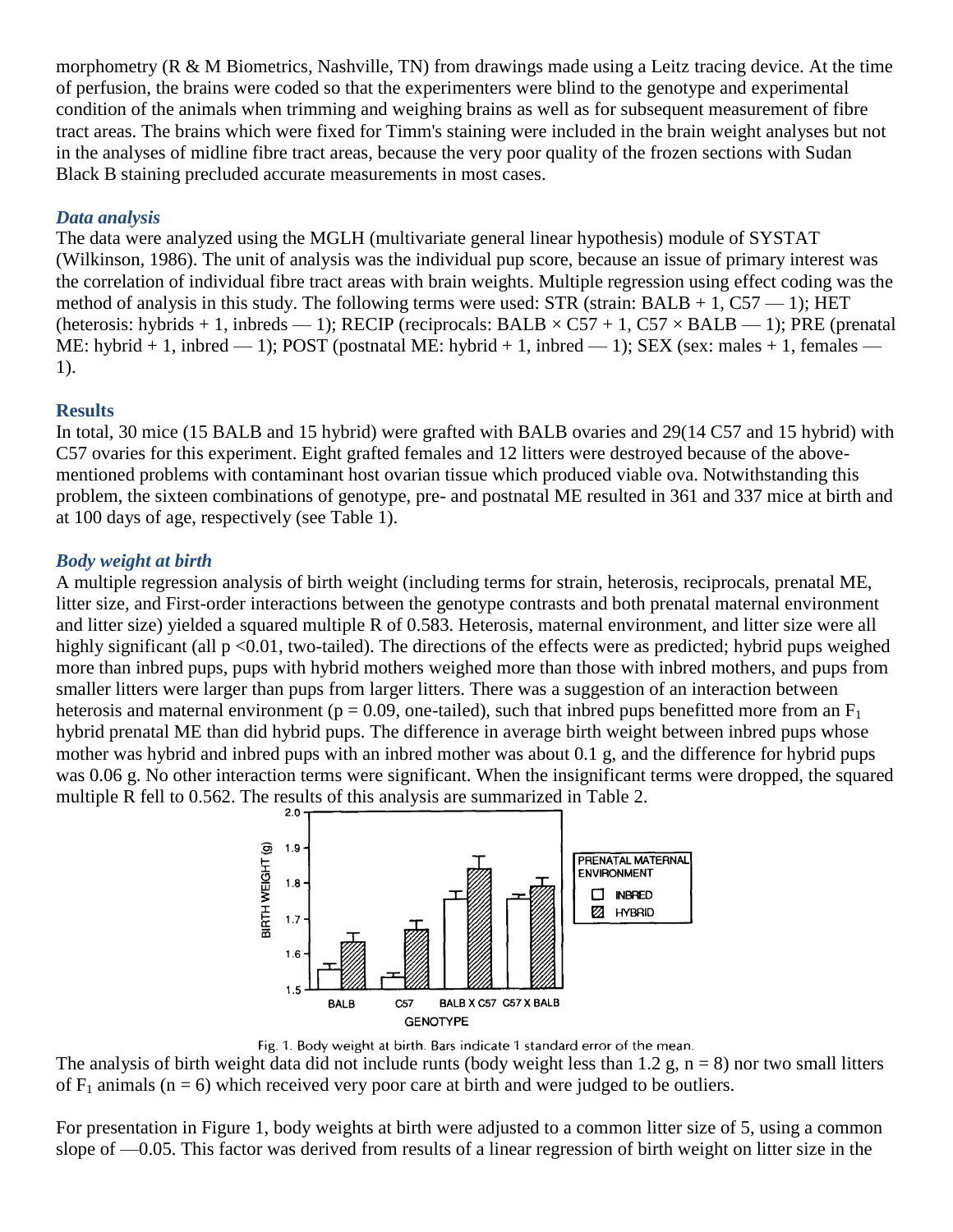present sample, as well as from the results of a previous experiment which employed a very large sample size (Bulman-Fleming & Wahlsten, 1988). As can be seen from Figure 1, the inbreds were no more variable than the hybrids, irrespective of the maternal environment.

#### TABLE 2

|  | Results of multiple regressions on body weights at 3 ages and brain weight at 100 days of age <sup>a</sup> . |  |  |
|--|--------------------------------------------------------------------------------------------------------------|--|--|
|--|--------------------------------------------------------------------------------------------------------------|--|--|

|                                                 | Variables                                                                                                                       | df <sup>b</sup> | Coefficient                                                                                                                     | Multiple<br>$R^2$ | <b>SEE</b> | Overall<br>Regression |
|-------------------------------------------------|---------------------------------------------------------------------------------------------------------------------------------|-----------------|---------------------------------------------------------------------------------------------------------------------------------|-------------------|------------|-----------------------|
| Body Weight<br>at Birth                         | LSB<br>PRE<br><b>HET</b>                                                                                                        | 351             | $-0.054$ **<br>$0.042$ **<br>$0.101**$                                                                                          | 0.562             | 0.131      | ***                   |
| <b>Body Weight</b><br>at Weaning                | LSW<br>POST<br><b>SEX</b><br><b>STR</b><br>HET<br><b>RECIP</b><br>$STR \times POST$<br><b>HET × POST</b><br><b>RECIP × POST</b> | 334             | $-0.829$ ***<br>$1.228$ ***<br>$0.214$ ***<br>$0.439$ ***<br>0.543<br>$0.499$ ***<br>$-0.467$ ***<br>$-0.174$ **<br>$0.372$ *** | 0.809             | 1.103      | ***                   |
| <b>Body Weight</b><br>at 100 Days               | LSW<br>POST<br><b>SEX</b><br><b>STR</b><br><b>HET</b><br><b>RECIP</b><br>$STR \times SEX$                                       | 329             | $-0.530$ ***<br>$0.691$ ***<br>$2.508$ ***<br>$0.687$ ***<br>$1.685$ ***<br>$0.512**$<br>$0.439$ **                             | 0.769             | 1.738      |                       |
| <b>Brain Weight</b><br>at 100 Days<br>for Aales | FIX<br><b>STR</b><br>HET<br><b>RECIP</b><br>POST<br><b>BOD</b>                                                                  | 142             | $25.57$ ***<br>$5.75$ ***<br>$5.33$ ***<br>3.28<br>1.87<br>$3.97$ ***                                                           | 0.858             | 12.22      |                       |
| Brain Weight<br>at 100 Days<br>for Females      | <b>FIX</b><br><b>STR</b><br>HET<br><b>RECIP</b><br><b>POST</b><br><b>BOD</b>                                                    | 181             | $27.11$ ***<br>$-0.39$<br>$4.22$ **<br>$4.83*$<br>1.78<br>$6.94$ ***                                                            | 0.788             | 15.97      | * * *                 |

<sup>a</sup> Abbreviations: PRE and POST-prenatal and postnatal maternal environment, respectively: hybrid = +1, inbred = -1; LSB and LSW-litter size at birth and at weaning, respectively; BOD-body weight; FIX-fixative: Formalin = +1, Timm's =  $-1$ ; STR-strain: BALB/c = +1, C57 = -1; HET—heterosis: hybrid = +1, inbred = -1; RECIP—reciprocals: BALB  $\times$ C57 = +1,  $C57 \times BALB = -1$ ; SEE—standard error of estimate; \* p < 0.05, \*\* p < 0.01, \*\*\* p < 0.001 two-tailed.<br><sup>b</sup> Degrees of freedom for the residual.

#### *Body weight at weaning*

For body weight at weaning, a multiple regression similar to that described for birth weight was performed, with the addition of terms for sex and postnatal ME (all  $p < 0.01$ , two-tailed). The directions of the effects were the same as for birth weights. All genotype contrasts were significant, as were terms for litter size, sex, postnatal ME, and the three first order interactions involving genotype contrasts and postnatal ME. For the strain variable, which was not significant at birth, the direction of the effect was such that BALB were heavier than C57. At this stage, there was no effect of the prenatal ME on body weight. The squared multiple R for this analysis was 0.810. When prenatal ME was eliminated from the equation, the squared multiple R was 0.809 (see Table 2). The interaction between postnatal ME and heterosis was consistent with the trend observed for birth weights, and at this stage the effect was significant. In other words, body weight differences between pups experiencing an inbred and those experiencing a hybrid maternal environment were greater for inbreds than for hybrids. These results could be interpreted as evidence of developmental homeostasis (Lerner, 1954). With respect to the strain by postnatal ME and reciprocals by postnatal ME interactions, both C57 and C57  $\times$  BALB mice in the inbred postnatal ME condition experienced a C57 maternal environment, whereas BALB and BALB  $\times$  C57 mice were reared by BALB dams (see Methods). The regression results indicated that there was a greater difference in weaning weights between C57 mice in the inbred and the hybrid postnatal ME conditions than there was between BALB in these two conditions. Similarly, the difference between  $C \times B$  weights in the two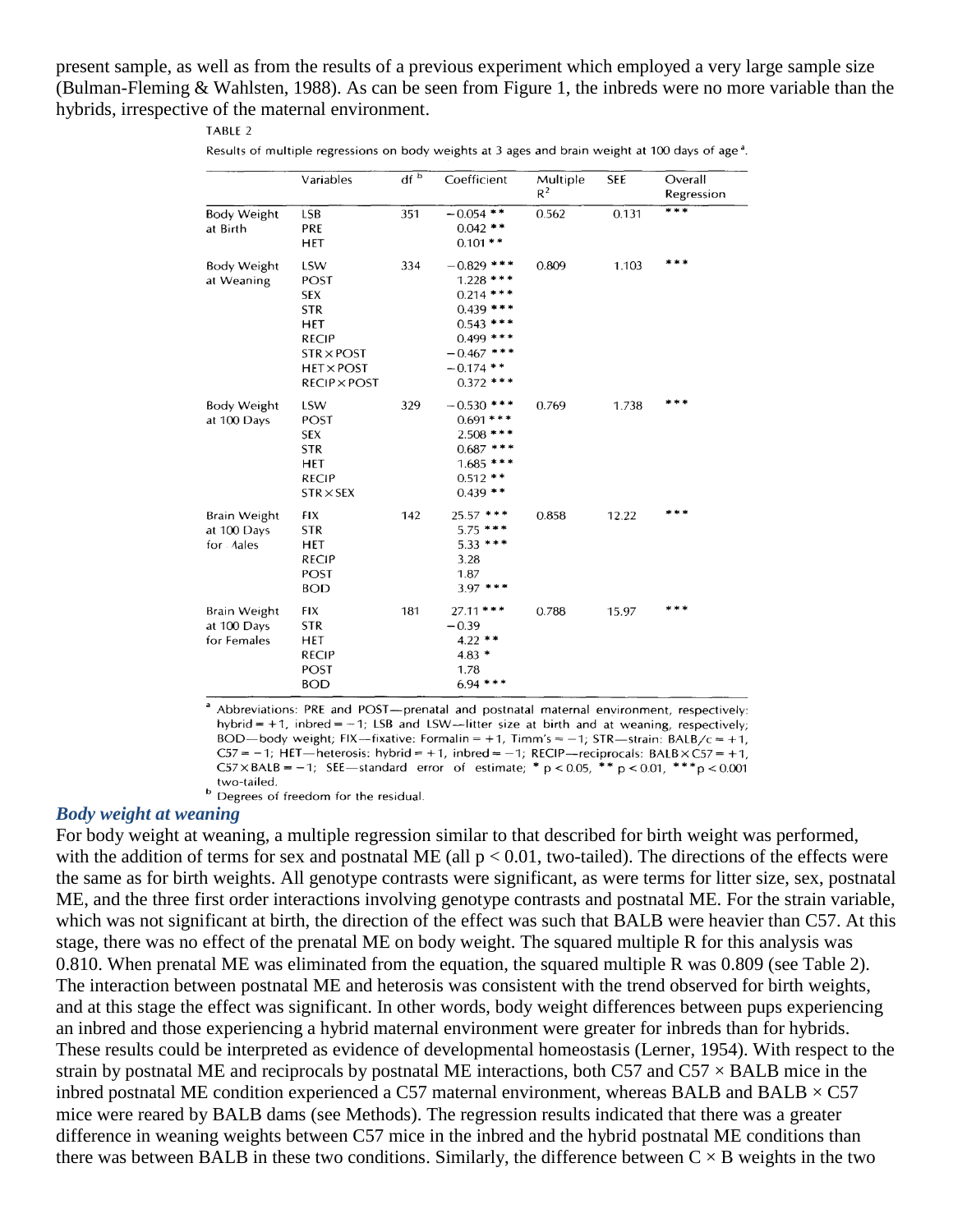ME conditions was greater than the difference between  $B \times C$  weights in the inbred vs. the hybrid ME condition. Wahlsten (1983) has previously reported brain and body weight differences between reciprocal  $F_1$ hybrids of BALB and C57. He demonstrated that the effects observed were a result of the superiority of the BALB pre- and/or postnatal ME. It would seem, from the present results, that the postnatal ME is the more critical, at least with regard to body weight at weaning.



Fig. 2. Body weight at weaning. Bars indicate 1 standard error of the mean.

Weaning weights, adjusted to a common litter size of 5 using a common slope of  $-0.83$ , are presented in Figure 2. Here again, no less variability is evident for the  $F_1$  hybrid pups than for the inbred strains.

#### *Body weight at 100 days*

Preliminary analyses of 100-day brain weights and body weights confirmed that the effect of the prenatal ME was no longer evident, so the 100 day data were pooled across prenatal ME for subsequent statistical tests.

Results of the multiple regression of 100-day body weight can be found in Table 2. The effects of sex, litter size, postnatal ME, strain, heterosis, and reciprocals were all highly significant (reciprocals  $p \le 0.01$ ; all others p <0.001, two-tailed). The directions of the effects were consistent with those observed for weaning weights. There was also a significant interaction between strain and sex, in which, for females only, BALB animals were heavier that C57s. 100-day body weights were adjusted to a common litter size of 5 using a slope of —0.54 for both sexes. Inspection of these adjusted weights (not shown) revealed that, in contrast to the effect seen at birth and at weaning, in which body weight differences between inbred and hybrid ME conditions for inbred animals were greater than the differences for hybrid animals, by 100 days of age the differences were equivalent. Thus, the question of differential sensitivity to the maternal environment is not a simple one, but must be evaluated as a function of each stage in the organism's development.



Fig. 3. Brain weight at 100 days. Bars indicate 1 standard error of the mean.

### *Brain weight at 100 days*

As a result of large differences between weights of brains from animals perfused with formalin and those of animals perfused by the Timm's method, the multiple regression analysis included a term for the type of fixation. Coefficients obtained from regressions for each sex of brain weight on fixation, litter size at weaning, postnatal maternal environment and the three genotype contrasts were used to generate brain weights which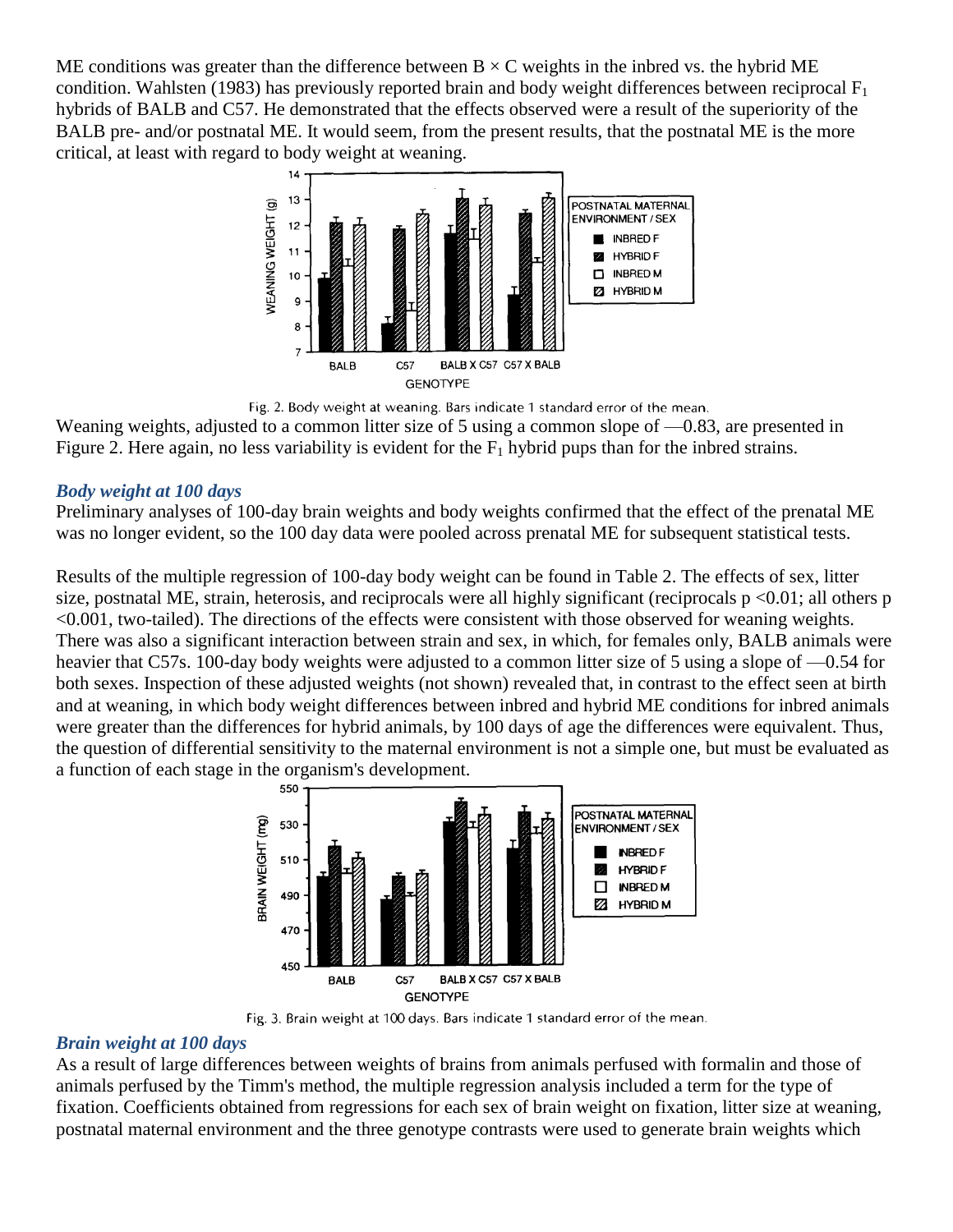were adjusted to a common litter size of 5 and which corrected for effects of fixation. These adjusted brain weights are graphed in Figure 3.

In order to determine whether the postnatal maternal environment exerted any effect on brain weight over and above its effect mediated by body weight, regressions were performed again, but this time body weight was substituted for litter size. (Including both these independent variables would have resulted in problems with multicolinearity—see Pedhazur, 1982). For both males and females, when body weight was accounted for, there was no longer a significant effect of the postnatal maternal environment, nor was there a strain effect for females. In other words, there was no effect of the postnatal ME on brain weight over and above its effect on overall growth. The reciprocal effect, though still significant for females and almost significant for males, was weak, but heterosis was still significant ( $p < 0.01$ , two-tailed) for both females and males, even when body weight was taken into account. These results confirm and extend previous observations in our laboratory in which BALB mice were reared in either a BALB or an  $F_1$  hybrid ME pre- and postnatally (Bulman-Fleming and Wahlsten, 1988).

#### TABLE 3

|    | Genotype:     | BALB/c |          | C57   |       | b<br>F, |       |
|----|---------------|--------|----------|-------|-------|---------|-------|
|    | Postnatal ME: |        | F,       |       | F,    |         |       |
|    | $N$ :         | 22     | 22       | 22    | 33    | 40      | 63    |
| CC | <b>MEAN</b>   | 0.825  | 0.928    | 1.074 | 1.120 | 1.154   | 1.170 |
|    | SD.           | 0.287  | 0.290    | 0.071 | 0.067 | 0.067   | 0.056 |
| HС | <b>MEAN</b>   | 0.277  | 0.287    | 0.269 | 0.286 | 0.288   | 0.291 |
|    | SD.           | 0.024  | 0.020    | 0.022 | 0.022 | 0.027   | 0.026 |
| AC | MEAN          | 0.150  | 0.147    | 0.142 | 0.156 | 0.165   | 0.165 |
|    | SD            | 0.013  | $+0.011$ | 0.009 | 0.012 | 0.014   | 0.014 |

<sup>a</sup> Abbreviations: Postnatal ME-postnatal maternal environment; I-inbred;  $F_1-F_1$  hybrid; CC -corpus callosum; HC-hippocampal commissure; AC-anterior commissure.

 $<sup>b</sup>$  Results are pooled across reciprocal  $F_1$  hybrids.</sup>

#### *Fibre tract areas*

Because of the poor tissue quality of the stained frozen sections from brains perfused by the Timm's method, analysis of commissure areas of only the 202 mice perfused with formalin are presented. Preliminary tests indicated neither effects of sex nor differences between the two reciprocal  $F_1$  hybrids, so for the following analyses, males and females within each genotype were pooled, as were the  $F_1$  hybrids. Table 3 presents mean values for the midline areas of the 3 fibre tracts.

Separate multiple regressions were performed for each of the three genotypes (BALB, C57 and pooled  $F_1$ ) hybrids) because of extreme differences in the variances of corpus callosum area at midplane (Wahlsten, 1989). (In the BALB inbred strain the midline area of the corpus callosum of about 20-25% of the animals is very much reduced in size and in some cases is actually absent—note standard deviations in Table 3.) For BALB, the results of the regressions (not shown) revealed that neither the maternal environment nor brain weight was important in the determination of adult corpus callosum area, but brain weight was correlated with the midline area of the anterior commissure and, to a lesser extent, with that of the hippocampal commissure. On the other hand, for C57 the hybrid postnatal maternal environment was favorable to midline commissure area growth independent of its effect on brain weight. All three midline fibre tract areas were correlated with brain weight for the hybrids, and maternal environment was not an important factor. Multiple regression analysis revealed that the larger mean values of midline commissure areas for the hybrids as compared to inbreds was due to their larger brains.

#### **Discussion**

Results from this study clearly demonstrate the existence of sizeable heterotic and maternal environmental effects on birth and weaning weight as well as on 100-day body and brain weight. The brain weight effect was mediated through an effect on whole body growth. Heterosis is a well-known phenomenon and has been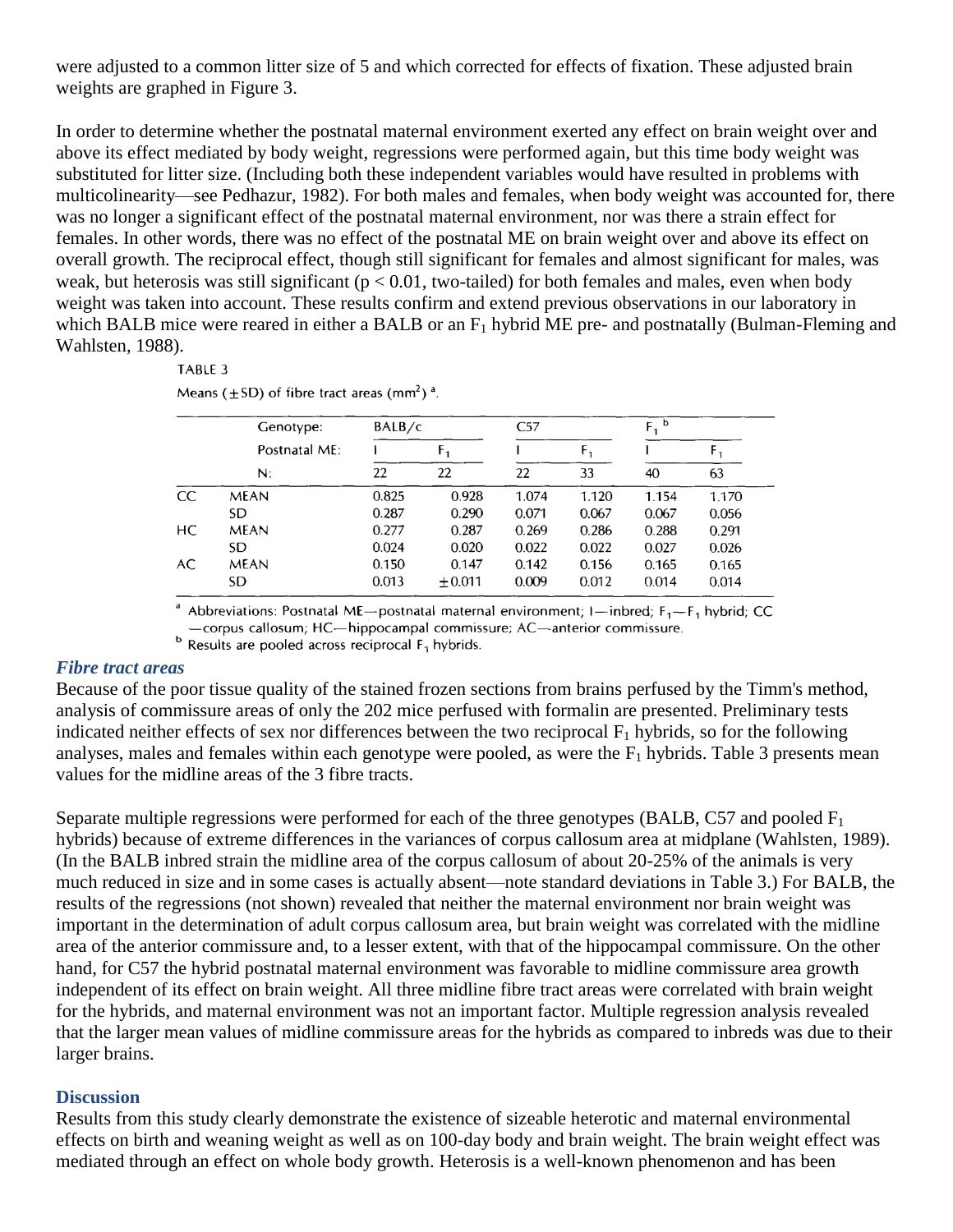demonstrated for behavioural (Bruell, 1964; Lassalle, Medioni and Le Pape, 1979; Wainwright, 1980, 1981; see also review by Hyde, 1973) as well as morphometric (Hahn and Haber, 1978; Henderson, 1973; Leamy, 1982, 1985; Wahlsten, 1983; Wainwright, 1980) characteristics. The existence of maternal heterosis is also well established, though in studies employing non-inbred strains the magnitude of these effects is difficult to assess because of the presence of genetic variability both of mothers and of offspring (Bandy and Eisen, 1984; Leamy, 1988; Riska, Rutledge and Atchley, 1985). Our design, employing strains with virtually no genetic variability (inbred strains and their  $F_1$  hybrid offspring) afforded advantages in this respect, but because of the complexity and scope of the experiment sample sizes were quite dissimilar.

There is no general agreement in the literature regarding the relative importance of prenatal vs. postnatal maternal environmental factors. The phenomenon is without doubt complex: effects vary depending on the age of the pups and the characteristic of interest. Also, the genotype of the pup can markedly influence the maternal performance both pre- and postnatally (Brumby, 1960). In this study, we found no significant effect of uterine (prenatal) environment of the mother on weaning or on 100-day body or brain weight. The data of Leamy (1988), on the other hand, would argue for a significant prenatal influence on brain, if not on body size. This inconsistency could be explained by the fact that Leamy used random-bred mice, as well as different methods of determining brain weights and different techniques for analysis. In this regard, it is instructive to compare the present results with those from a previous experiment conducted in our laboratory which employed BALB mice either raised pre- and postnatally by BALB or by  $F_1$  hybrid mothers derived from reciprocal crosses between BALB and C57 matings (Bulman-Fleming and Wahlsten, 1988). In the prior experiment, brain weights of BALB animals experiencing a hybrid pre- and postnatal maternal environment were 5 to 6 mg heavier than those of animals that had inbred mothers. The comparable differences in this study, for which results were pooled over the two prenatal conditions, were 13, 11,9, and 14 mg for BALB, C57, BALB  $\times$  C57 and C57  $\times$ BALB, respectively. If the prenatal component were important, we would have expected *smaller* differences in the present study. The inbred vs. hybrid differences for body weight showed a similar pattern between the two experiments: namely, those in the present study were almost twice the magnitude of those in the earlier experiment (1 to 2 g vs. 0.5 to 1 g, respectively). In the present experiment, of course, all mice were derived from grafted ovaries and were fostered at birth, manipulations which in themselves could conceivably account for these differences. However, results from other similar experiments in which there were controls for grafting (Brumby, 1960; Bulman-Fleming and Wahlsten, 1988) and for fostering (Brumby, 1960) suggest that this is unlikely.

Our results do not show decreased within-strain variability with increased heterozygosity (developmental homeostasis—Lerner, 1954) as reported by some other investigators (Hyde, 1973; Leamy, 1985; Soulé, 1979; Wainwright, 1981). This phenomenon is extremely complex and would appear to be a function of developmental age (Leamy, 1985) as well as of the particular trait of interest (Hyde, 1973).

In contrast to the apparent lack of increased within-group variability in the inbreds, the present results do indicate that inbred pups (at least at 21 days of age, and possibly also at birth) are more sensitive to the rather large maternal environmental differences provided by inbred vs. hybrid mothers.

#### **References**

Bandy, T.R. and Eisen, E.J., 1984. Direct and maternal genetic differences between line's of mice selected for body weight and litter size: traits of offspring. J. Anim. Sci., 59: 908-921.

Bruell, J.H., 1964. Heterotic inheritance of wheel running in mice. J. Comp. Physiol. Psychol., 58: 159-163. Brumby, P.J., 1960. The influence of the maternal environment on growth in mice. Heredity, 14: 1-18. Bulman-Fleming, M.B., 1988. Maternal environment and deficiency of corpus callosum in BALB/c mice. Ph.D. dissertation, University of Waterloo, Waterloo, Ontario N2L 3G1.

Bulman-Fleming, B. and Wahlsten, D., 1988. Effects of a hybrid maternal environment on brain growth and corpus callosum defects in BALB/c mice: A study using ovarian grafting. Exp. Neurol., 99: 636-646.